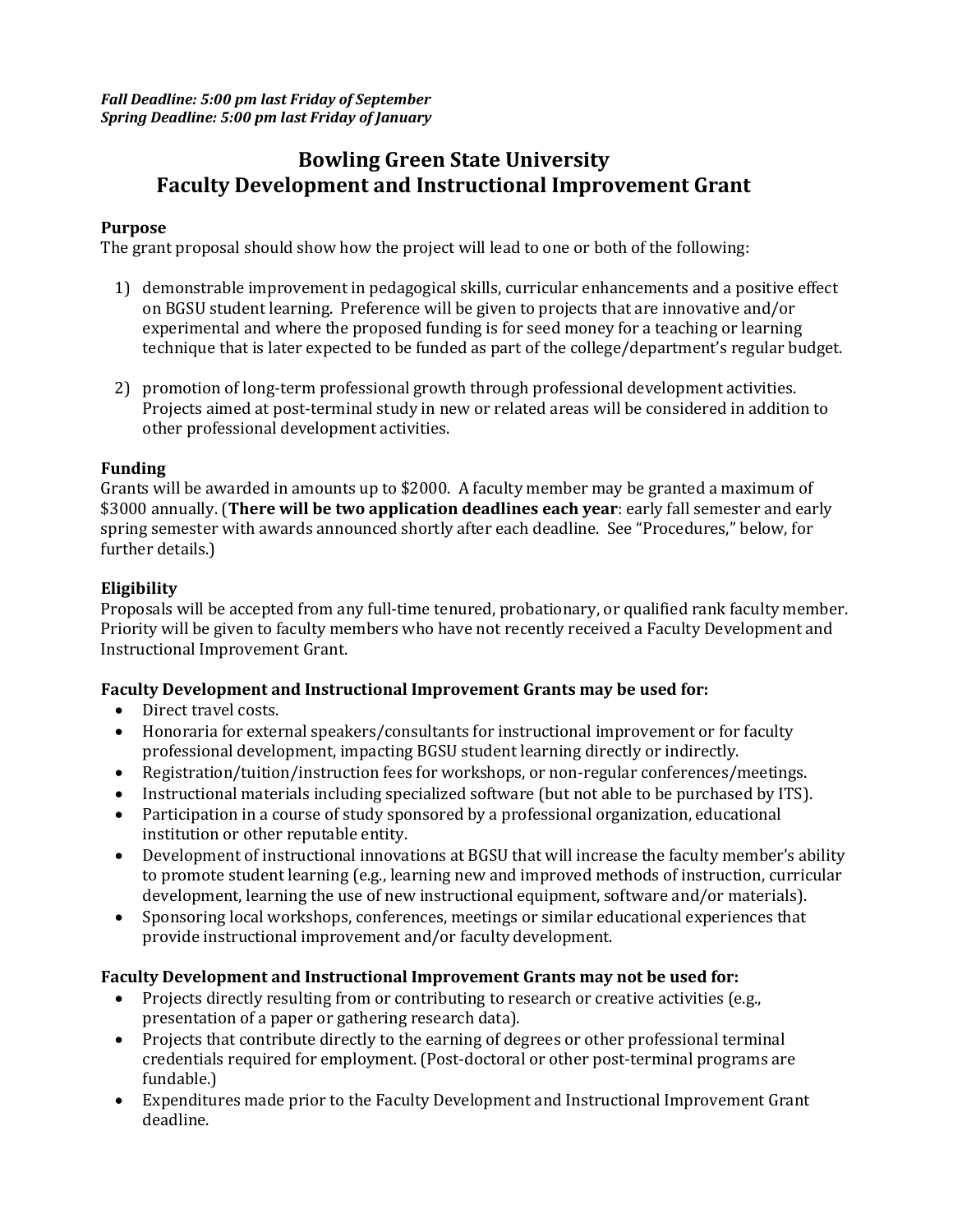- Instructional equipment, supplies, materials or activities more appropriately funded by student fees or college/department/University budgets.
- Payment of faculty salaries to provide leaves or release time.
- Projects where alternative activities and/or resources are available on campus.
- Honoraria to BGSU faculty, staff, or students.
- *MEALS and LODGING.*
- *Regular, annual national or state conferences and conventions typically expected to be supported in full or in part by departments.*

## **Procedures**

Faculty Development and Instructional Improvement Grant proposals have TWO annual deadlines: early in the fall semester and early in the spring semester. These deadlines will be well publicized in advance.

Applicants are encouraged to discuss their proposals with department chairs, school directors, or other appropriate advisors especially if project implementation requires special scheduling or departmental release time. Documentation of any special arrangements should accompany the proposal.

## **Proposals should be submitted electronically and should be sent to Kim Caris kcaris[@bgsu.edu](mailto:lmeyer@bgsu.edu) by 5pm on the deadline date.**

The Faculty Development Committee will evaluate the proposals and make recommendations to the Provost within six weeks of each proposal deadline.

Criteria considered by the Committee include:

- a. extent of benefit to faculty member, BGSU student learning, other faculty members, and BGSU;
- b. value and benefits of expected outcomes in proportion to cost;
- c. feasibility of project with respect to applicant's background, experience, goals, timeline, and budget;
- d. duration of resultant benefit (long-term growth);
- e. clarity and thoroughness of project description; and
- f. recent funding from the Faculty Development Committee.

Based on evaluations and budget, the Committee may recommend no, full, or partial funding.

# **Reporting**

Grant recipients must submit a written report of the funded project *within three months* of project completion. Included in the report should be documentation of what the project accomplished and the project's benefit to all impacted. Failure to provide a project report in a timely fashion will preclude subsequent Faculty Development Committee funding.